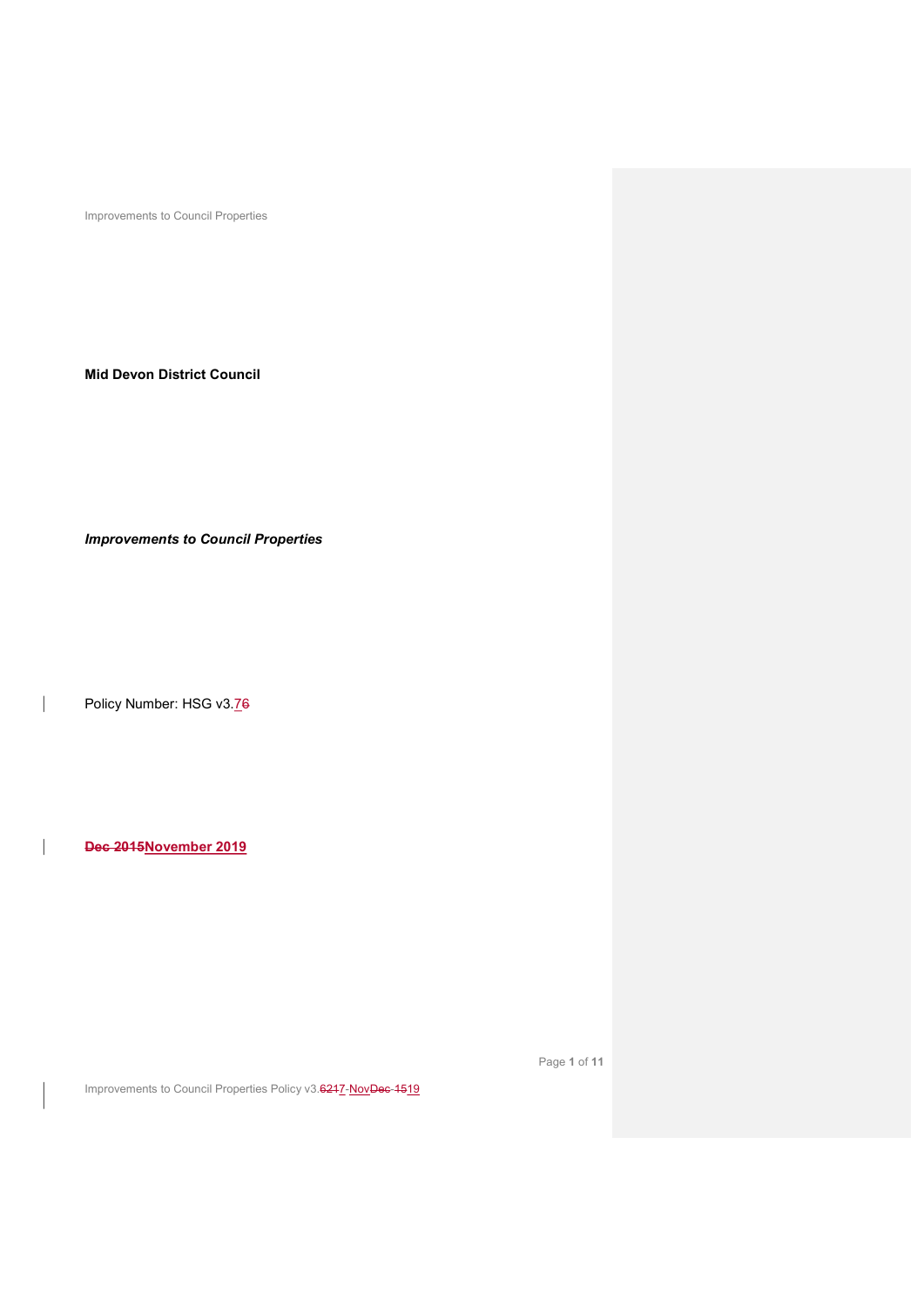# Version Control Sheet

Title: Improvements to Council Properties Policy

Purpose: To review the Improvements to Council Properties Policy in accordance with good practice and any changes in legislation.

**Owner: Housing Services Manager** cfry@middevon.gov.ukmbaglow@middevon.gov.uk 01884 2330114920

Date: December 2015November 2019

Version Number: v3.76

Status: Review of Policy

Review Frequency: Every 104 years or sooner if required and in accordance with changes in good practice and legislation

Next review date: December 2019November 2029

Consultation: This document was sent out for consultation to the following:

Director of Operations Cabinet Member for Housing Tenants Together Group Group Managers Leadership Team Delete as appropriate\*

**Document History:** This document obtained the following approvals.

| <b>Title</b>                      | <b>Date</b> | <b>Version</b><br>Approved |
|-----------------------------------|-------------|----------------------------|
| Director of Operations            |             |                            |
| <b>Cabinet Member for Housing</b> |             |                            |
| <b>Tenants Together Group</b>     |             |                            |
| <b>Group Managers</b>             |             |                            |
| Leadership Team                   |             |                            |
| Homes Policy Development Group    |             |                            |
| Cabinet                           |             |                            |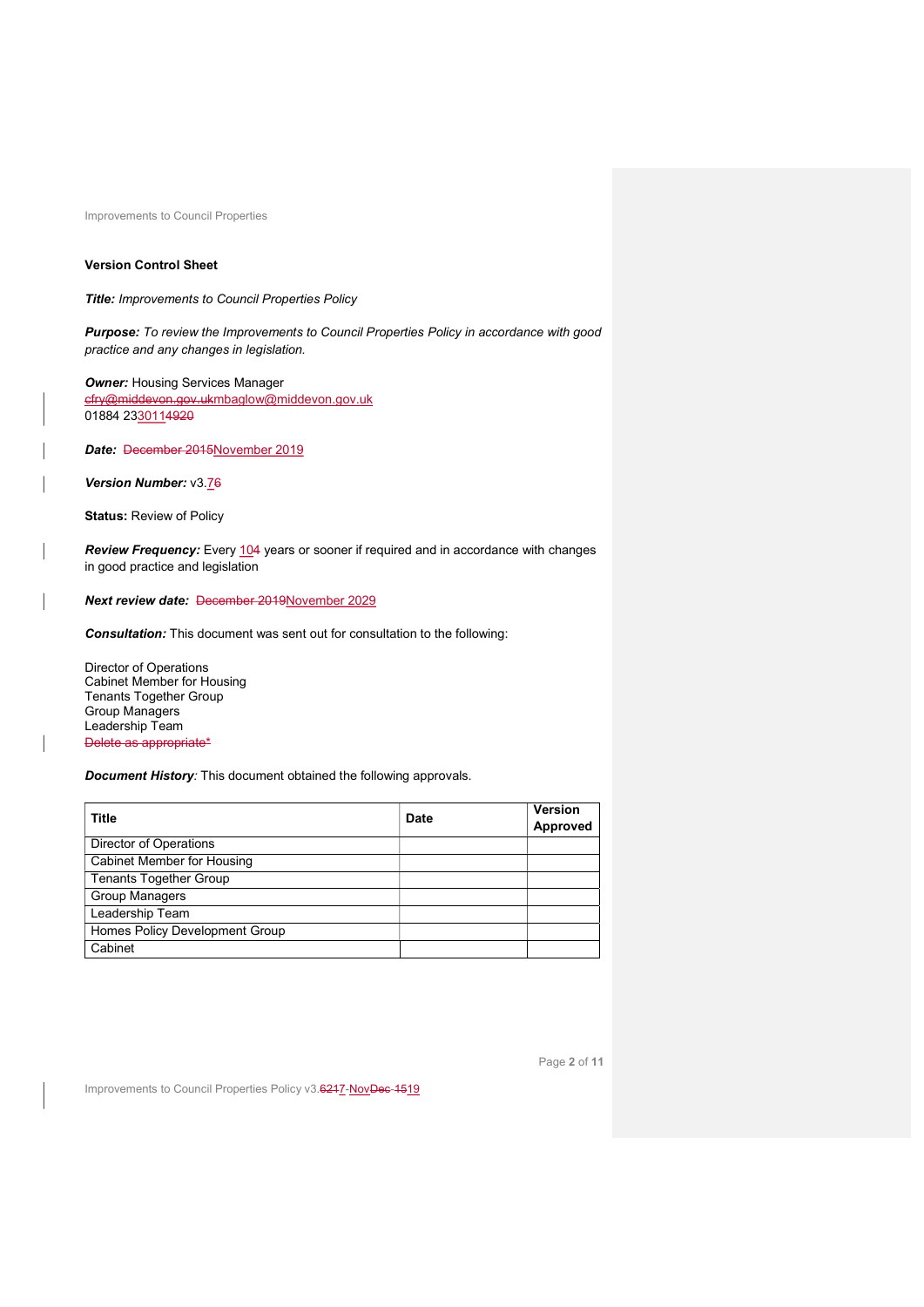# Index

| Reference | Item                                            | Page |
|-----------|-------------------------------------------------|------|
| 1.0       | Introduction                                    | 4#   |
| 2.0       | Scope                                           | 4#   |
| 3.0       | <b>Related Documents</b>                        | 4#   |
| 4.0       | Definitions                                     | 4#   |
| 5.0       | Permission Requests*                            | 5#   |
| 6.0       | Permission Refusals*                            | 7#   |
| 7.0       | Aerials and Satellite Dishes*                   | 8#   |
| 8.0       | Laminated and Wooden Flooring*                  | 8#   |
| 9.0       | Retrospective and Conditional Consent*          | 8#   |
| 10.0      | Building Regulations and Planning Permissions*  | 9#   |
| 11.0      | Right to Compensation for Improvements*         | 9#   |
| 12.0      | Freehold and Leasehold Requests*                | 9#   |
| 13.0      | Appeals / Disputes *                            | 9#   |
| 14.0      | Complaints*                                     | 10#  |
| 15.0      | References*                                     | 10#  |
| 16.0      | Equality & Diversity Appeals / Disputes         | 10#  |
| 17.0      | <b>Review<del>Complaints</del></b>              | 10#  |
| 48.0      | References                                      | #    |
| 49.0      | Equality & Diversity                            | #    |
| 20.0      | Review                                          | #    |
|           | Appendix 1 - summary of additions and revisions |      |
|           | Annendix 2 - *                                  |      |

Page 3 of 11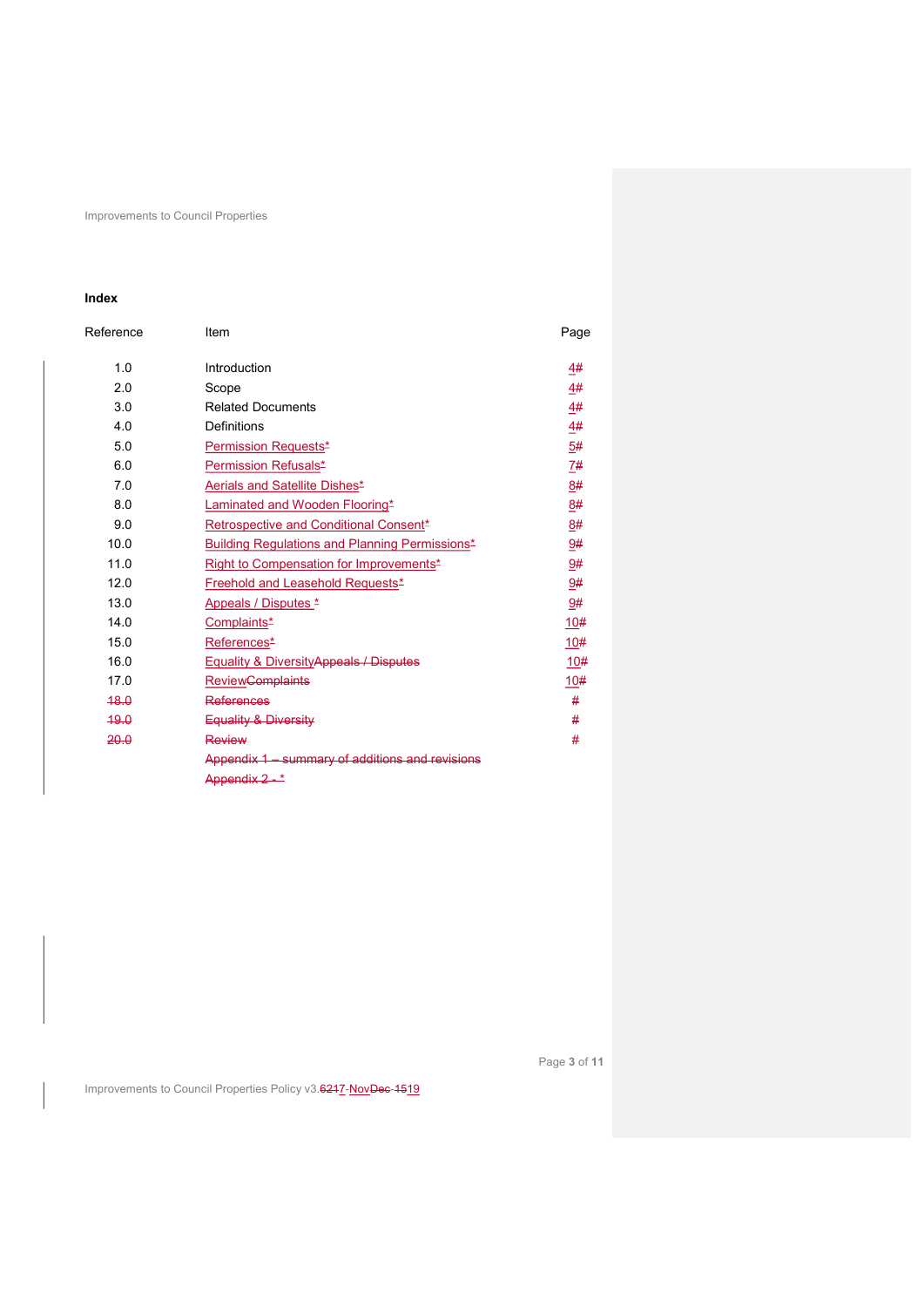### 1.0. Introduction

1.1. This policy statement outlines the approach of Mid Devon District Council (MDDC), to responding to requests from tenants, leaseholders or freeholders for permission to carry out alterations or improvements to their property at their own expense and for dealing with unauthorised alterations or improvements which have been carried out and identified.

## 2.0. Scope

2.1. This policy sets out how the Council will respond to and manage permission requests relating to structural alterations and improvements to Council properties.

### 2.2. This policy covers the following items:

- 2.2.1. Permission requests and refusals
- 2.2.2. Satellite dishes and aerials
- 2.2.3. Laminated and wooden flooring
- 2.2.4. Retrospective and conditional consents
- 2.2.5. Building regulations and planning permissions
- 2.2.6. Right to compensation for improvements
- 2.2.7. Freehold and leasehold requests

# 3.0 Related Documents

- Tenancy agreement
- Recharge Policy
- Department for Communities and Local Government (CLG), "A better deal for tenants: Your Right to Compensation for Improvements" leaflet
- Compliments, Comments and Complaints Procedures,
- Tenant Compensation Policy

# 4.0 Definitions

4.1 For the purposes of this policy, the following definitions apply:

Formatted: Outline numbered + Level: 3 + Numbering Style: 1, 2, 3, … + Start at: 1 + Alignment: Left + Aligned at: 1 cm + Indent at: 2 cm

Formatted: Font color: Black

Page 4 of 11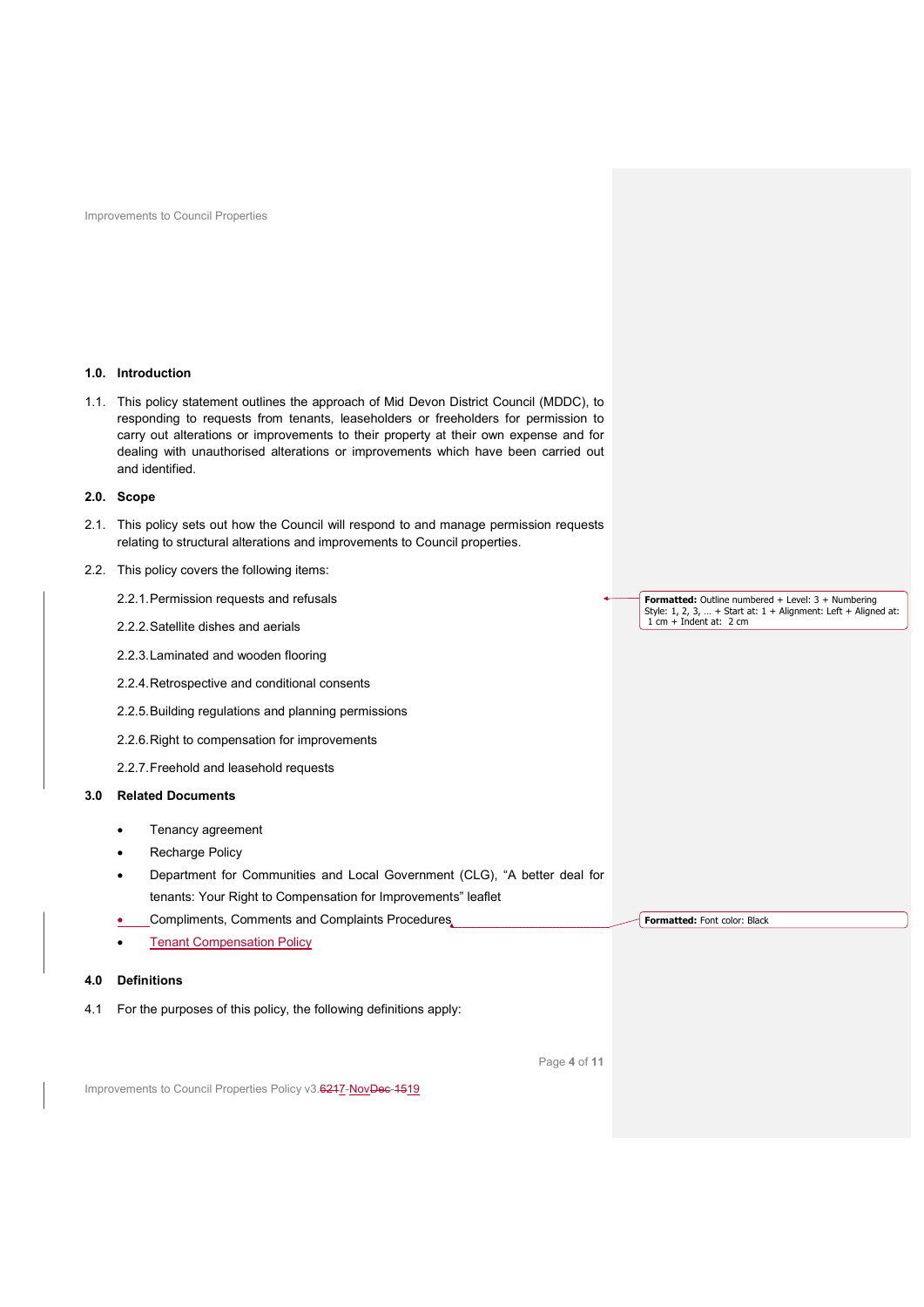| <b>Tenant</b> – means any person, or registered provider of social housing that has a                                                                                                                                                                                                                   | Formatted: Font: Bold         |
|---------------------------------------------------------------------------------------------------------------------------------------------------------------------------------------------------------------------------------------------------------------------------------------------------------|-------------------------------|
| tenancy agreement with the Council or is a leaseholder with the Council,                                                                                                                                                                                                                                | Formatted: Font: Bold, (none) |
| <b>Council Property</b> – means any land/property owned by the council either as the                                                                                                                                                                                                                    |                               |
| freehold or leasehold owner.                                                                                                                                                                                                                                                                            | Formatted: (none)             |
| An 'alteration' - is where the tenant alters, removes or replaces any of the<br>existing building fabric, its grounds or boundaries.                                                                                                                                                                    |                               |
| An 'improvement' – is where the tenant                                                                                                                                                                                                                                                                  |                               |
| replaces a MDDC fixture or fitting with one of their own which is of a higher<br>$\circ$<br>quality or standard;                                                                                                                                                                                        |                               |
| installs an item where there is none at present, for example, a new shower;<br>$\Omega$                                                                                                                                                                                                                 |                               |
| extends the floor area of the property in any way, for example, a conservatory<br>$\circ$<br>or porch;                                                                                                                                                                                                  |                               |
| the carrying out of external decoration<br>$\circ$                                                                                                                                                                                                                                                      |                               |
| <b>Fixture</b> – items which are attached to and form part of the land and/or buildings<br>which are therefore included as part of the property.                                                                                                                                                        |                               |
| <b>Fittings – do not form part of the land, but may be any item that is free standing</b><br>or hung by a nail or hook.                                                                                                                                                                                 |                               |
| <b>Permission Requests</b>                                                                                                                                                                                                                                                                              |                               |
| All permission requests must be made in writing. The applicant must not make any<br>improvements without written consent from the Council. All requests will be considered<br>subject to conditions.                                                                                                    | Formatted: Font: 11 pt        |
|                                                                                                                                                                                                                                                                                                         |                               |
| Only secure tenants will be allowed to make improvements and structural alterations to<br>a property. However, introductory and flexible tenants will be given a discretionary right<br>to apply for permission to carry out improvements (not structural), for example to                              |                               |
|                                                                                                                                                                                                                                                                                                         |                               |
| address a health and safety need. These will be considered on an individual basis.                                                                                                                                                                                                                      | Formatted: Font: 11 pt        |
| All works to the property must be completed to an appropriate standard of<br>workmanship, within a reasonable time and in accordance with any other conditions<br>contained in the written consent. The tenant is required to notify the Neighbourhood<br>Officer when works have been completed.       | Formatted: Font: 11 pt        |
| The Council will not be responsible for any costs associated with any works or future<br>maintenance,                                                                                                                                                                                                   | Formatted: Font: 11 pt        |
| If a tenant intends to restore or reinstate an existing fixture on termination of their<br>tenancy. The tenant must agree to store the original fixture in a safe and secure<br>environment where it will not deteriorate or be damaged. The Council will not be<br>responsible for any costs incurred. | Formatted: Font: 11 pt        |

Page 5 of 11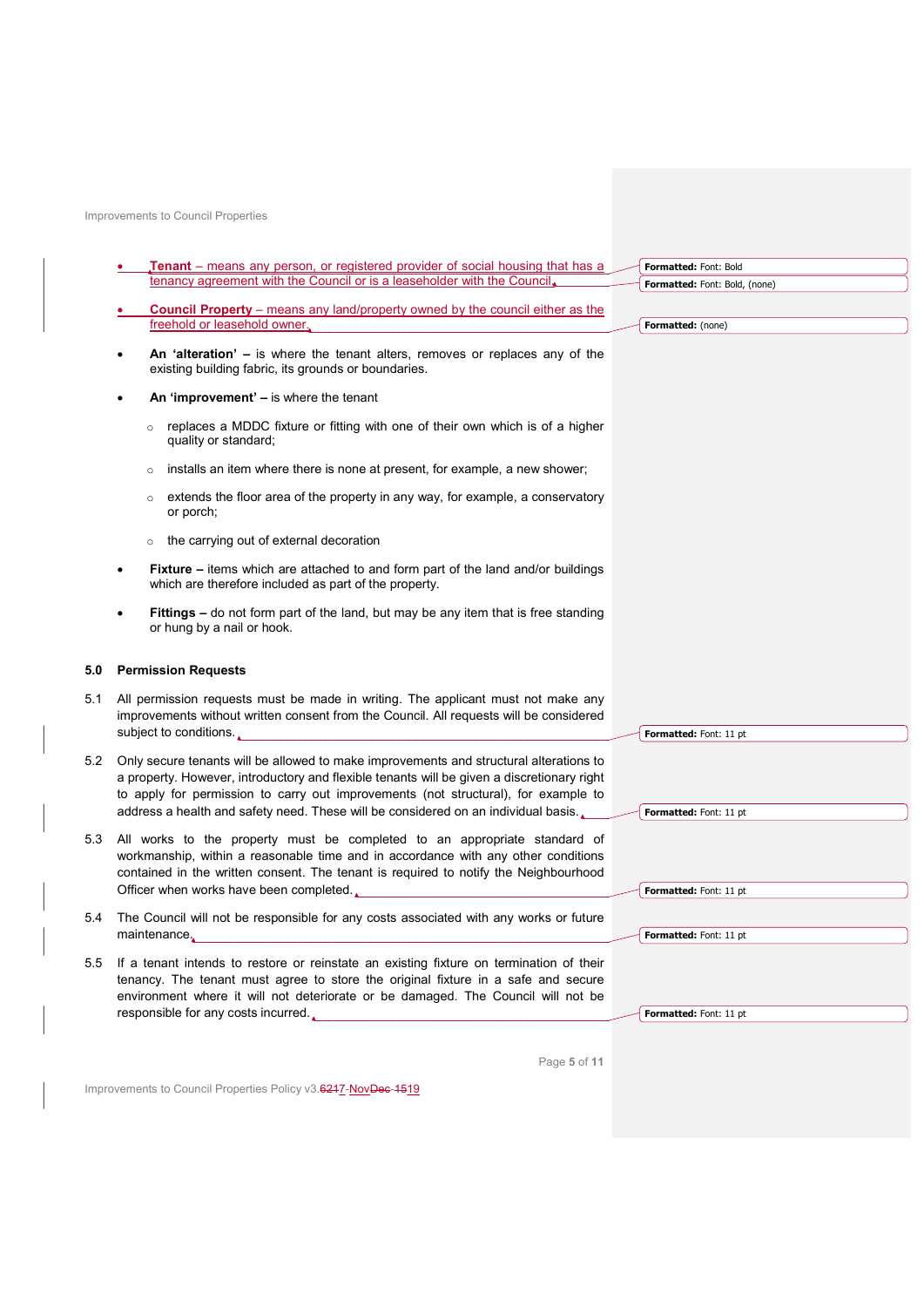| 5.6 | Tenants are responsible for finding alternative accommodation, at their own expense,<br>if they have to move out of their property during any works they carry out.                                                                                                                                                                                                                                                                                                                                         | Formatted: Font: 11 pt                                                                                                                                          |
|-----|-------------------------------------------------------------------------------------------------------------------------------------------------------------------------------------------------------------------------------------------------------------------------------------------------------------------------------------------------------------------------------------------------------------------------------------------------------------------------------------------------------------|-----------------------------------------------------------------------------------------------------------------------------------------------------------------|
| 5.7 | Where a tenant applies in writing and includes a clear description of the proposed<br>works with a detailed plan and any other relevant information requested. The Council<br>will provide a copy of any information held on their asbestos register about that<br>property.                                                                                                                                                                                                                                | <b>Formatted: Font: 11 pt</b>                                                                                                                                   |
| 5.8 | However, the tenant is still responsible for finding a qualified and approved asbestos<br>surveyor to carry out a 'Refurbishment and Demolition Asbestos Survey'. This will<br>need to be done before any refurbishment or demolition work, internal or external,<br>where structural alterations or improvements are carried out. The tenant will be<br>required to supply a copy of this survey to the Council prior to works commencing. Any<br>costs incurred will be the responsibility of the tenant. | <b>Formatted: Font: 11 pt</b>                                                                                                                                   |
|     |                                                                                                                                                                                                                                                                                                                                                                                                                                                                                                             |                                                                                                                                                                 |
| 5.9 | Permission will normally be granted subject to the following conditions:                                                                                                                                                                                                                                                                                                                                                                                                                                    |                                                                                                                                                                 |
|     | 5.9.1 Where Planning Permission, Building Regulations and/or any other statutory-<br>approvals are required, the tenant will be responsible for obtaining these and<br>providing the Housing Service as landlord, with the original copies before works<br>commence.                                                                                                                                                                                                                                        | Formatted: Outline numbered + Level: 3 + Numbering<br>Style: 1, 2, 3,  + Start at: $1 +$ Alignment: Left + Aligned at:<br>$1$ cm + Indent at: $2$ cm            |
|     | 5.9.2 Where Building Regulations approval is required, the tenant is requested to<br>provide the Housing Service as landlord, with the original copy of the Completion<br>Certificate after the work has been inspected and approved by Building Control.                                                                                                                                                                                                                                                   |                                                                                                                                                                 |
|     | 5.9.3 Where work on gas and/or electricity supplies is involved, the tenant is required<br>to provide originals of the safety inspection certificates issued on completion of<br>the work.                                                                                                                                                                                                                                                                                                                  |                                                                                                                                                                 |
|     | 5.9.4 Any work undertaken on party walls or boundaries complies with the Party Wall<br>Act.                                                                                                                                                                                                                                                                                                                                                                                                                 |                                                                                                                                                                 |
|     | 5.9.5 Any damage caused to other parts of the property or neighbouring properties<br>during or as a result of any works carried out will be made good at the tenant's<br>expense.                                                                                                                                                                                                                                                                                                                           |                                                                                                                                                                 |
|     | 5.9.6 Any improvements or alterations made to a Council property must be returned to<br>a suitable standard as outlined in the Tenancy Agreement when a tenant vacates<br>their property unless agreed otherwise. Where a tenant does not comply with<br>this, they will be recharged to bring the property back to an acceptable standard.                                                                                                                                                                 |                                                                                                                                                                 |
|     | 5.9.7 If the improvement affects neighbouring properties, for example, fencing or walls<br>along a boundary line or a gate on a shared footpath, the tenant will be required<br>to consult with neighbouring properties.                                                                                                                                                                                                                                                                                    |                                                                                                                                                                 |
|     | 5.9.8 That there are no breaches of the tenancy agreement, for example rent arrears.                                                                                                                                                                                                                                                                                                                                                                                                                        |                                                                                                                                                                 |
|     | 5.9.9 Any asbestos disturbed must be removed, sealed or repaired by a qualified and-<br>approved contractor with an appropriate licence. The tenant is required to supply<br>the Council with copies of waste consignment notes.                                                                                                                                                                                                                                                                            | <b>Formatted:</b> Outline numbered $+$ Level: $3 +$ Numbering<br>Style: 1, 2, 3,  + Start at: $1 +$ Alignment: Left + Aligned at:<br>$1$ cm + Indent at: $2$ cm |
|     | Page 6 of 11                                                                                                                                                                                                                                                                                                                                                                                                                                                                                                |                                                                                                                                                                 |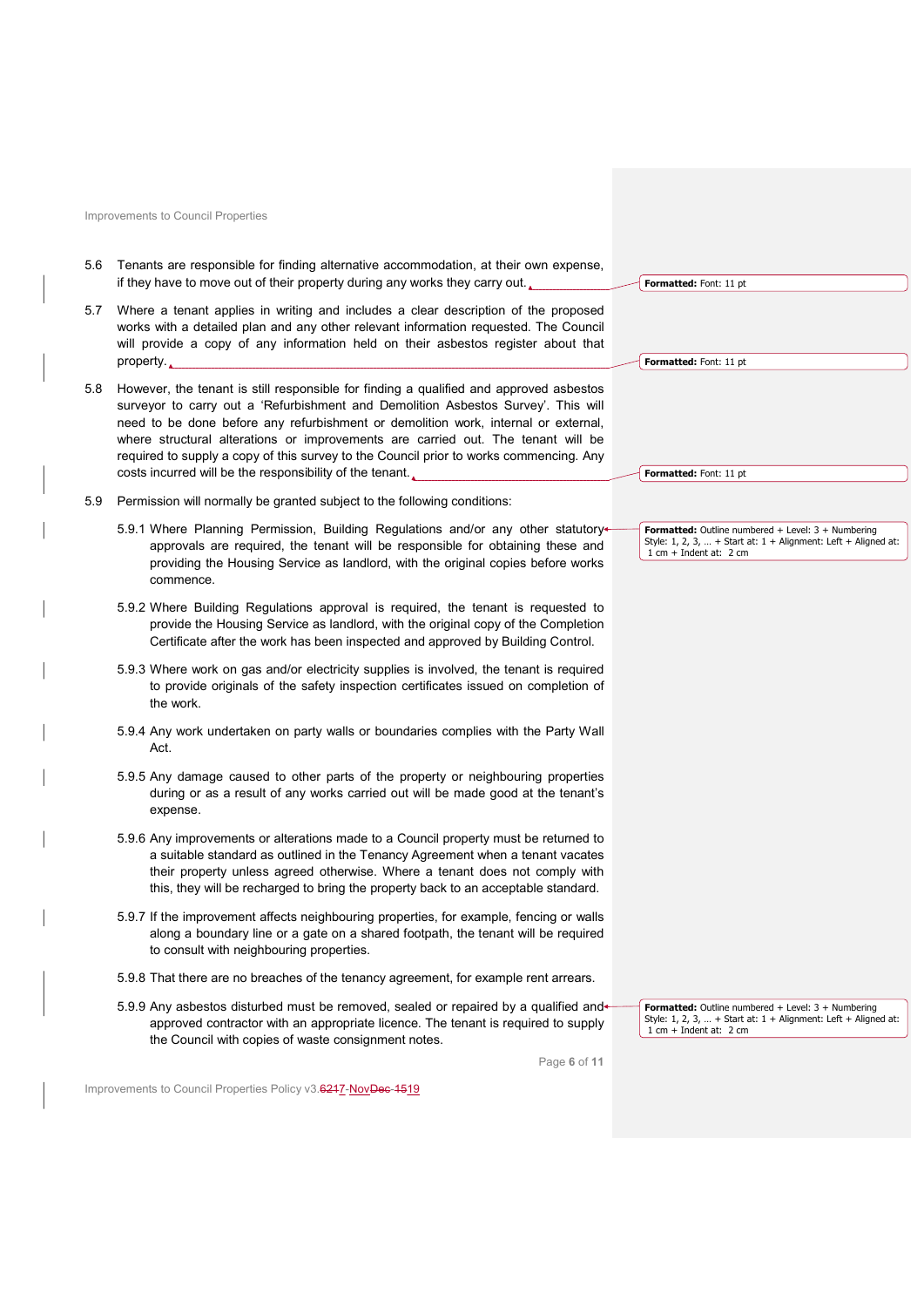$\overline{\phantom{a}}$ 

| 5.9.10 | The Council reserves the right to withdraw any permission granted where it   |  |
|--------|------------------------------------------------------------------------------|--|
|        | has resulted in causing a nuisance to others. The tenant will be given every |  |
|        | opportunity to put things right prior to permission being withdrawn.         |  |

5.10 Depending on the type of work proposed, additional conditions or restrictions may be applied. This is to ensure that the works are carried out to the required standard and/or to limit the environmental impact on adjacent properties or areas.

|     |        | 5.11 Examples of structural alterations or improvements include but not limited to:-                                                                                                                      | Formatted: Font: 11 pt |
|-----|--------|-----------------------------------------------------------------------------------------------------------------------------------------------------------------------------------------------------------|------------------------|
|     | 5.11.1 | The installation, removal or replacement of any walls, the building of any<br>parking space, hard standing, patio, conservatory or similar structure;                                                     | Formatted: Font: 11 pt |
|     |        | 5.11.2 Any new outbuildings, for example sheds, greenhouses, aviaries, decking<br>or fencing or the replacement of these;<br><u>Letter and the second of these</u> and the second of the second of these; | Formatted: Font: 11 pt |
|     |        | 5.11.3 The removal of trees;                                                                                                                                                                              | Formatted: Font: 11 pt |
|     |        |                                                                                                                                                                                                           |                        |
|     |        | 5.11.4 The replacement of a kitchen or bathroom suite including the installation of<br>a shower, bath and mixer taps; substantial control of the show of the state of the state of the state of the s     | Formatted: Font: 11 pt |
|     |        | 5.11.5 The fitting of an aerial or satellite dish to the property;                                                                                                                                        | Formatted: Font: 11 pt |
|     |        | 5.11.6 Any electrical, gas or heating installation or alterations;                                                                                                                                        | Formatted: Font: 11 pt |
|     |        |                                                                                                                                                                                                           |                        |
|     |        | 5.11.7 The creation of a pond;                                                                                                                                                                            | Formatted: Font: 11 pt |
|     |        | 5.11.8 Installation of an outside tap;<br>and the manufacture of the control of the control of the control of the control of the control of the control o                                                 | Formatted: Font: 11 pt |
|     |        | 5.11.9 External decoration.                                                                                                                                                                               | Formatted: Font: 11 pt |
|     |        |                                                                                                                                                                                                           |                        |
| 6.0 |        | <b>Permission Refusals</b>                                                                                                                                                                                |                        |
|     |        |                                                                                                                                                                                                           |                        |
| 6.1 |        | Permission will not be unreasonably withheld, however it will be refused if the intended                                                                                                                  | Formatted: Font: 11 pt |
|     |        | work:                                                                                                                                                                                                     |                        |
|     | 6.1.1  | Makes the property unsafe;                                                                                                                                                                                | Formatted: Font: 11 pt |
|     | 6.1.2  | Reduces the living space (except where a Statement of Need makes a                                                                                                                                        |                        |
|     |        | recommendation to adapt a property); value and the comment of the comment of the comment of the comment of the                                                                                            | Formatted: Font: 11 pt |
|     | 6.1.3  | Breaches planning, building or conservation area regulations;                                                                                                                                             | Formatted: Font: 11 pt |
|     | 6.1.4  | Does not comply with relevant regulations, for example, health and safety; $\sim$                                                                                                                         | Formatted: Font: 11 pt |
|     | 6.1.5  | Reduces the value of the property;                                                                                                                                                                        | Formatted: Font: 11 pt |
|     |        |                                                                                                                                                                                                           |                        |
|     | 6.1.6  | Appears unsightly or out of keeping with the character of the development<br>or surroundings;                                                                                                             | Formatted: Font: 11 pt |
|     | 6.1.7  | May result in making the property difficult to let in the future;                                                                                                                                         | Formatted: Font: 11 pt |
|     | 6.1.8  | Restricts access to service points such as stopcocks;                                                                                                                                                     | Formatted: Font: 11 pt |

Page 7 of 11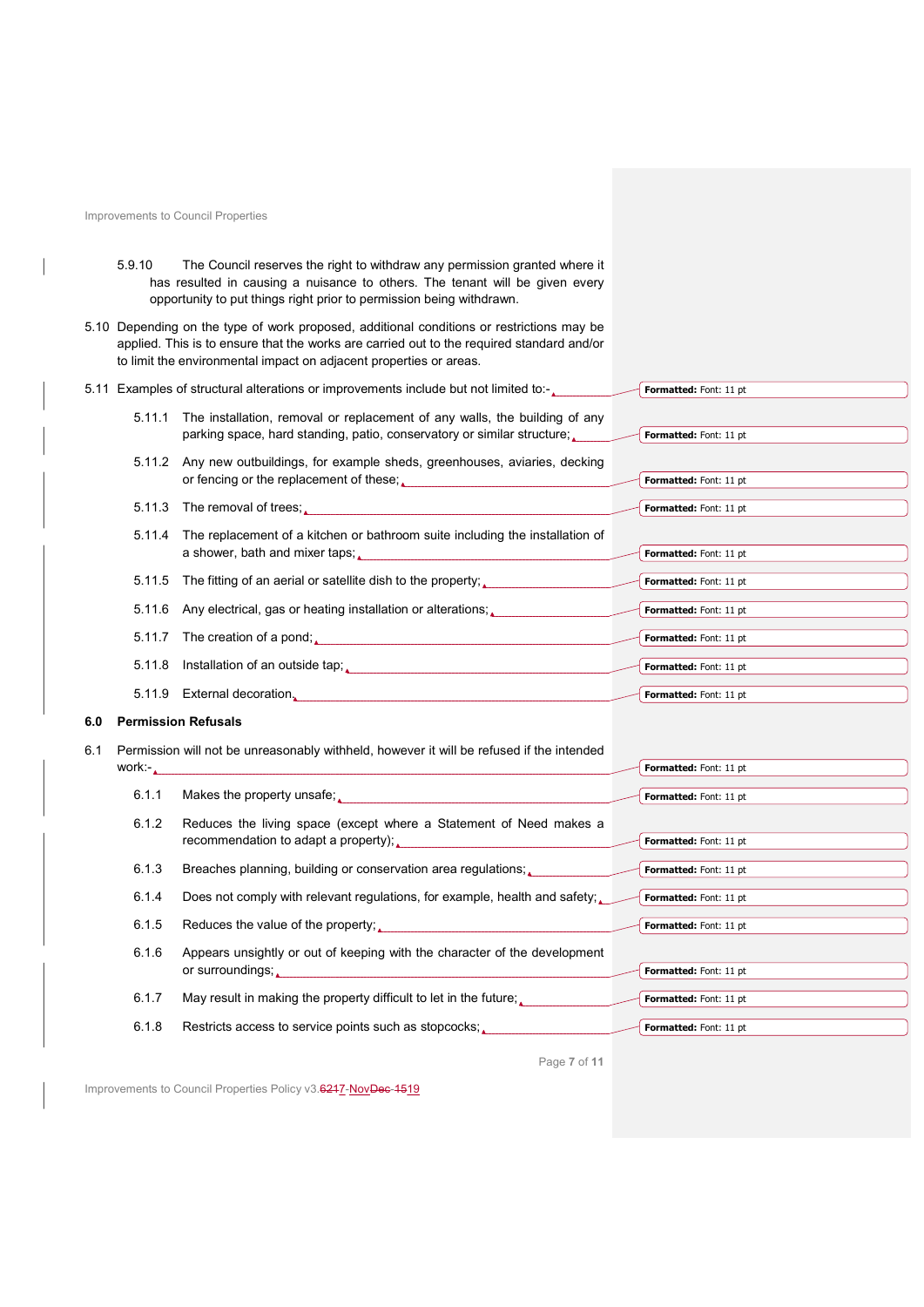|        | 6.1.9 | May cause potential structural, shading or access issues to existing or<br>future solar photo voltaic installations; | Formatted: Font: 11 pt                                 |
|--------|-------|----------------------------------------------------------------------------------------------------------------------|--------------------------------------------------------|
|        |       | 6.1.10 It is detrimental to the property.                                                                            | Formatted: Font color: Black                           |
|        |       | $7.0.0 -$                                                                                                            | Formatted: Font: 11 pt                                 |
| 8.07.0 |       | <b>Section 7.0 Aerials and Satellite Dishes</b>                                                                      | Formatted: Indent: Left: 3 cm, No bullets or numbering |

8.17.1 Tenants are expected to apply for permission to erect a satellite dish or aerial at their property. Where permission is granted the Council expects the aerial or satellite dish to be sited in a way that minimises its visual impact on the external appearance of the building and is of an appropriate size. Any aerials or dishes no longer required should be removed.

#### 9.08.0 Laminated and wooden flooring

- 9.18.1A tenant must seek permission before installing laminated or wooden flooring. The type of property will be considered for its suitability before granting permission. If flooring is laid without permission, the tenant may be asked to remove it.
- 9.28.2 Where permission is granted to install this type of flooring, this will be subject to the tenant installing adequate insulation to prevent noise transferring into neighbouring properties. The Council reserves the right to inspect this insulation before the new flooring is laid. If the flooring contributes to or increases noise nuisance to neighbours, the tenant may be asked to remove it. In such circumstances, the Council will not be liable for any cost of its removal or its replacement with an alternative form of floor covering.
- 9.38.3 If works need to be carried out to a tenant's home which requires the above flooring to be removed or lifted, the Council will not be liable for the cost of its removal, replacement or the cost of relaying it. The tenant will be responsible for lifting up any flooring prior to any repair or maintenance works being carried out.

### 10.09.0 Retrospective and conditional consent

- 10.19.1 A tenant who does not apply for written consent before carrying out work will be required to seek written retrospective consent, once the Council becomes aware of the issue.
- 10.29.2 A tenant who has been refused permission but continued to carry out works will be required to reinstate the property to its original condition. Failure to do so will result in the Council arranging for the works to be undertaken. The tenant will be recharged for the full costs of reinstating the property and the cost of rectifying any defects or damage resulting from the works.
- 10.39.3 In cases where the safety and integrity of the structure and/or the Health and Safety of the tenant, any household members, visitors or members of the public are at risk, the Council will arrange for all necessary works to be undertaken. The cost of the work and any other associated costs will be recharged to the tenant.

Page 8 of 11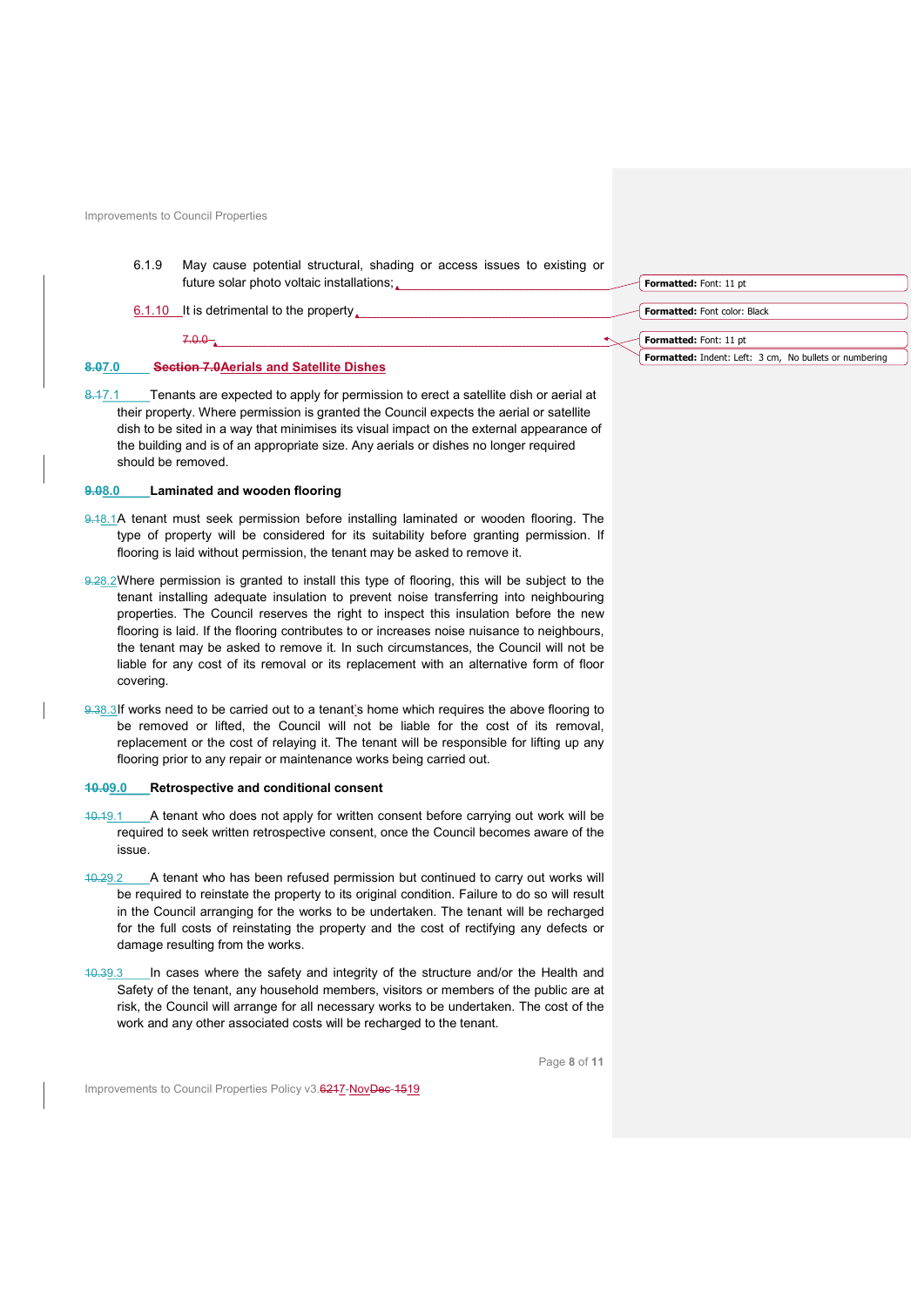- 10.49.4 Consent for improvements may be given by the Council subject to certain conditions. Failure by a tenant to satisfy a condition imposed by the Council shall be treated as a breach of the tenancy agreement.
- 10.59.5 All recharges will be dealt with in line with the Council's Recharge Policy.

#### 11.010.0 Building Regulations and Planning Permissions

- 11.110.1 Some types of improvement, for example a porch, garages, sheds, extensions, satellite dishes and fencing, may need planning permission. Extra planning restrictions apply if a tenant lives in a conservation area. When a request is received, the Neighbourhood Officer will send details to Planning Services to establish if any building regulations or planning permissions are required.
- 11.210.2 Where building regulations or planning permissions are required it is the responsibility of the tenant to make an application and pay any fee for Planning permission before the works commence.
- 11.310.3 Improvements may need building control approval, whether planning permission is needed or not. This is to ensure good construction standards are adhered to. Where required it is the responsibility of the tenant to seek advice from Building Control before any works commence.

## 12.011.0 Right to compensation for improvements

- 12.111.1 A Secure tenant may be eligible to apply for compensation for qualifying improvements on termination of tenancy. Further information can be obtained from the DCLG leaflet, "A better deal for tenants: Your Right to Compensation for Improvements".
- 12.211.2 Rent arrears, or other monies due to the Council when the tenancy ends (including any costs the Council may incur by failure of the tenant to abide to the terms of the tenancy agreement when vacating the property) will be off set against any compensation due under the policy.
- 12.311.3 No compensation will be paid if there was a court order for possession of the property based on breach of tenant's obligations, written consent was not obtained or the improvement was replaced during its notional life.

#### 13.012.0 Freehold and Leasehold Requests

13.112.1 When a request is received from leaseholders or freeholders to make any improvements or structural alterations approval will be granted subject to the request being allowed under the conditions of the conveyance or lease. The freeholder or leaseholder will be responsible for checking if planning permission or building regulations approval are required and for any costs related to the works.

### 13.0 Appeals / disputes

**Formatted:** Outline numbered  $+$  Level:  $1 +$  Numbering Style:  $1, 2, 3, ... +$  Start at:  $3 +$  Alignment: Left + Aligned at:  $0 \text{ cm} + \text{Indent at: } 1.5 \text{ cm}$ 

Formatted: Font: Bold

Page 9 of 11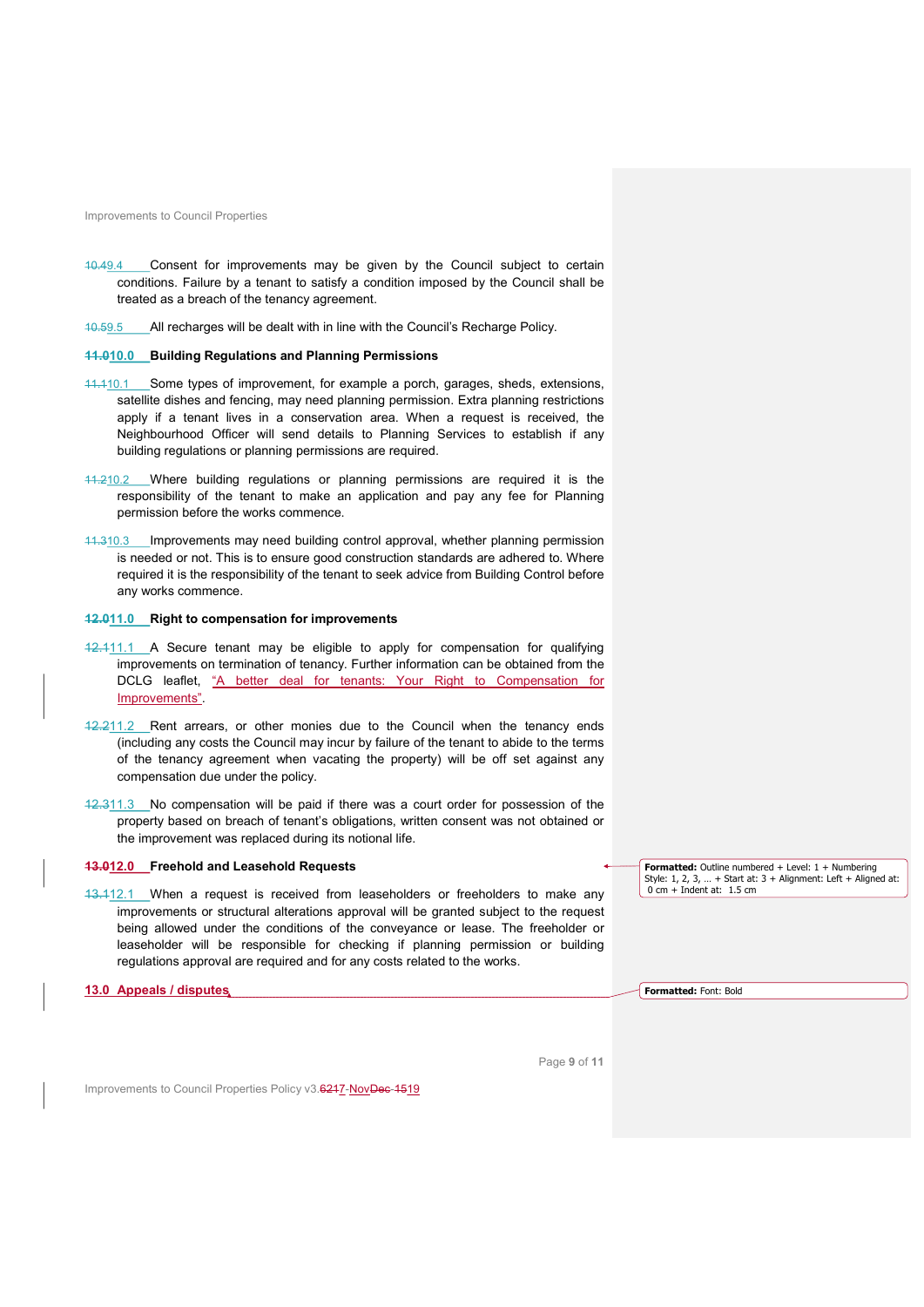| 13.1 Tenants have a right to dispute or appeal the compensation decision if they feel that<br>MDDC has not met its legal or statutory requirements, or if there is evidence that the                                        | Formatted: Outline numbered + Level: 2 + Numbering<br>Style: 1, 2, 3,  + Start at: $1 +$ Alignment: Left + Aligned at:<br>$0 \text{ cm} + \text{Indent at: } 1 \text{ cm}$ |
|-----------------------------------------------------------------------------------------------------------------------------------------------------------------------------------------------------------------------------|----------------------------------------------------------------------------------------------------------------------------------------------------------------------------|
| has been a service failure.                                                                                                                                                                                                 | Formatted: Font: Bold, Font color: Black                                                                                                                                   |
| 13.2 Disputes can be dealt with informally by phone, email or letter, should a Tenant wish to                                                                                                                               |                                                                                                                                                                            |
| discuss this with their Neighbourhood Officer or a Repairs Officer.                                                                                                                                                         | Formatted: Font color: Black                                                                                                                                               |
|                                                                                                                                                                                                                             |                                                                                                                                                                            |
| 13.3 Disputes can be formally dealt with as a service request.                                                                                                                                                              |                                                                                                                                                                            |
| 13.4 First time disputes or appeals cannot be dealt with as formal complaints in the first+                                                                                                                                 | Formatted: Indent: Left: 0 cm, Hanging: 1 cm                                                                                                                               |
| instance.                                                                                                                                                                                                                   |                                                                                                                                                                            |
| 14.0 Complaints                                                                                                                                                                                                             |                                                                                                                                                                            |
| 14.1 Were a Tenant is dissatisfied with the outcome of their response to their formal service<br>request then the formal complaints process can be initiated.                                                               |                                                                                                                                                                            |
| 14.2 We will deal with any complaints about our service in accordance with our Complaints<br>Procedure. Details are available on the Council's website at www.middevon.gov.uk or<br>available by telephone on 01884 255255. |                                                                                                                                                                            |
| 15.0 References                                                                                                                                                                                                             |                                                                                                                                                                            |
| Secure Tenants of Local Authorities (Compensation for Improvements)<br>Regulations 1994<br>The Leasehold Reform, Housing and Urban Development Act 1993                                                                     |                                                                                                                                                                            |
| 16.0 Equality and Diversity                                                                                                                                                                                                 |                                                                                                                                                                            |
|                                                                                                                                                                                                                             |                                                                                                                                                                            |
| The Housing Service will tailor its services to meet the diverse needs of individuals.<br>16.1                                                                                                                              |                                                                                                                                                                            |
| We foster good relations with people when providing services to eliminate                                                                                                                                                   |                                                                                                                                                                            |
| discrimination and to promote equality of opportunity re is a suit of housing related and                                                                                                                                   |                                                                                                                                                                            |
| corporate policies. The use of these helps to ensure that service delivery is consistent                                                                                                                                    |                                                                                                                                                                            |
| and fair. There is a regulatory requirement for registered providers of social housing to                                                                                                                                   |                                                                                                                                                                            |
| tailor their service to meet the needs of the tenants.                                                                                                                                                                      | <b>Formatted: Font color: Black</b>                                                                                                                                        |
| 16.2 MDDC will ensure that this policy is applied fairly to all tenants. The council will not                                                                                                                               |                                                                                                                                                                            |
| directly or indirectly discriminate against any person or group of people because of                                                                                                                                        |                                                                                                                                                                            |
| their race, religion, gender, marital status, sexual orientation, disability or any other                                                                                                                                   |                                                                                                                                                                            |
| grounds set out in our Equality and Diversity Policy.                                                                                                                                                                       |                                                                                                                                                                            |
| 16.3 In relation to the implementation of this policy, the housing and repairs service will+                                                                                                                                | Formatted: Indent: Left: 0 cm, Hanging: 1 cm                                                                                                                               |
| support tenants as necessary to exercise their rights under this policy and associated                                                                                                                                      |                                                                                                                                                                            |
| regulations. We will tailor our communication as appropriate to ensure that our tenants                                                                                                                                     |                                                                                                                                                                            |
| understand their rights. This policy and any other related publications of the MDDC                                                                                                                                         |                                                                                                                                                                            |
| Housing Service can be provided on request in other formats (e.g. in braille, on tape, in                                                                                                                                   |                                                                                                                                                                            |
| large print)                                                                                                                                                                                                                | Formatted: Font color: Black                                                                                                                                               |
|                                                                                                                                                                                                                             |                                                                                                                                                                            |
|                                                                                                                                                                                                                             |                                                                                                                                                                            |
| 46.416.4 The housing service is committed to supporting council tenants with disabilities,                                                                                                                                  |                                                                                                                                                                            |
| religious or cultural needs. In relation to improvements to council properties, the                                                                                                                                         |                                                                                                                                                                            |
| council has a duty to ensure that tenants have access to washing, sleeping and                                                                                                                                              |                                                                                                                                                                            |